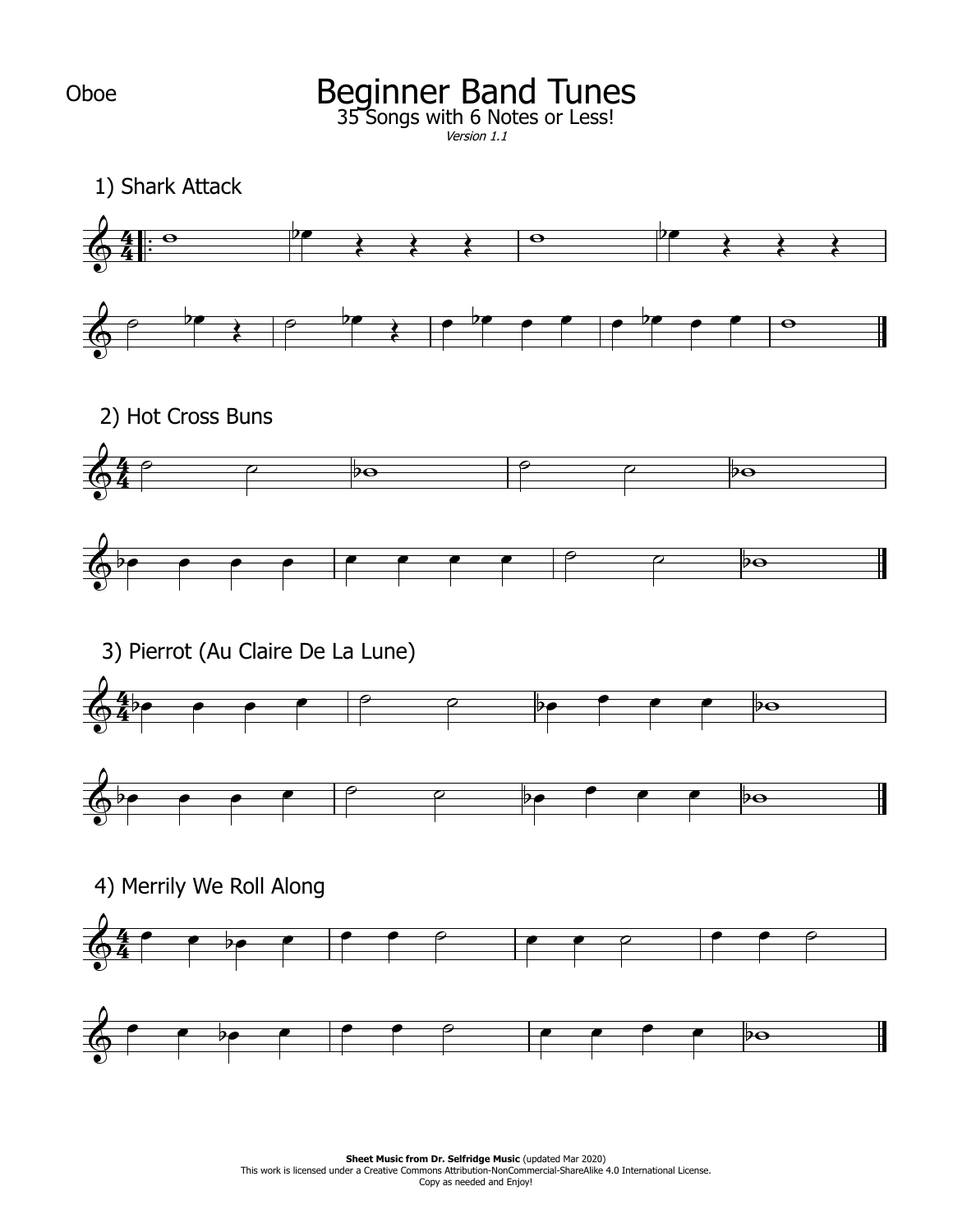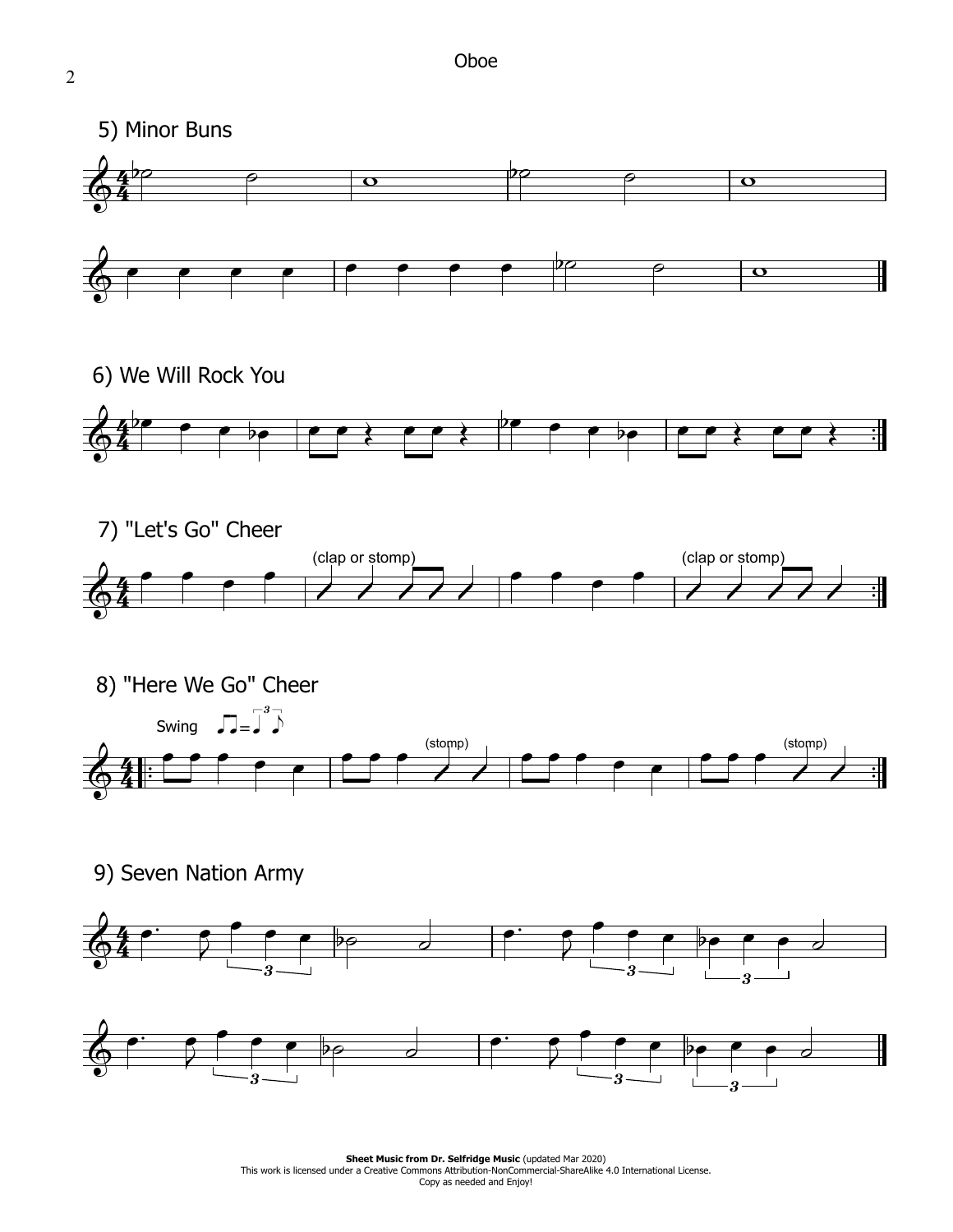

11) Another One Bites the Dust



12) Hot Cross Buns Harmony (Play together with song #2 as <sup>a</sup> duet with <sup>a</sup> friend)



13) Mary Had a Little Lamb



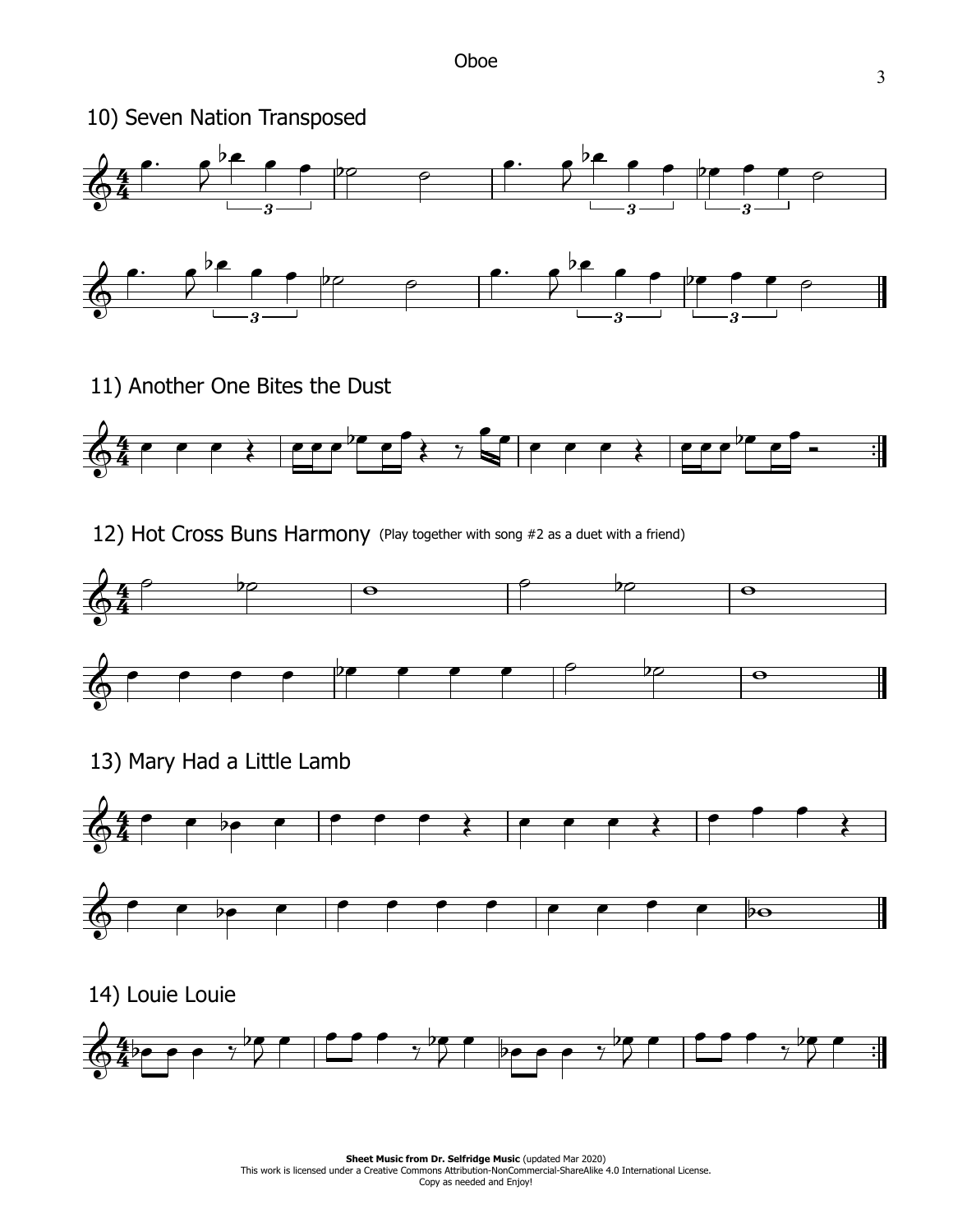



16) Eye of the Tiger





17) Go Tell Aunt Rhody





18) Minor Mary



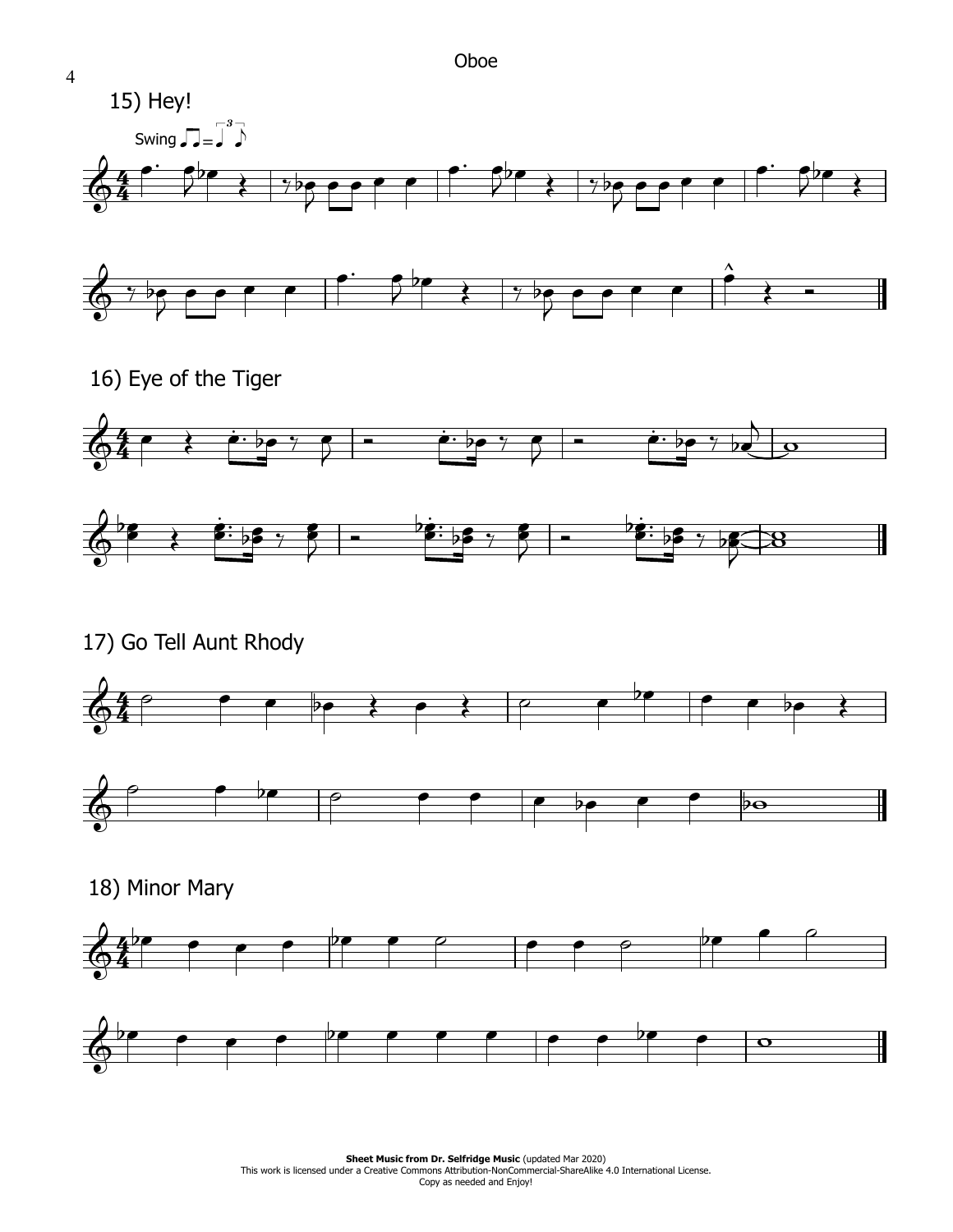

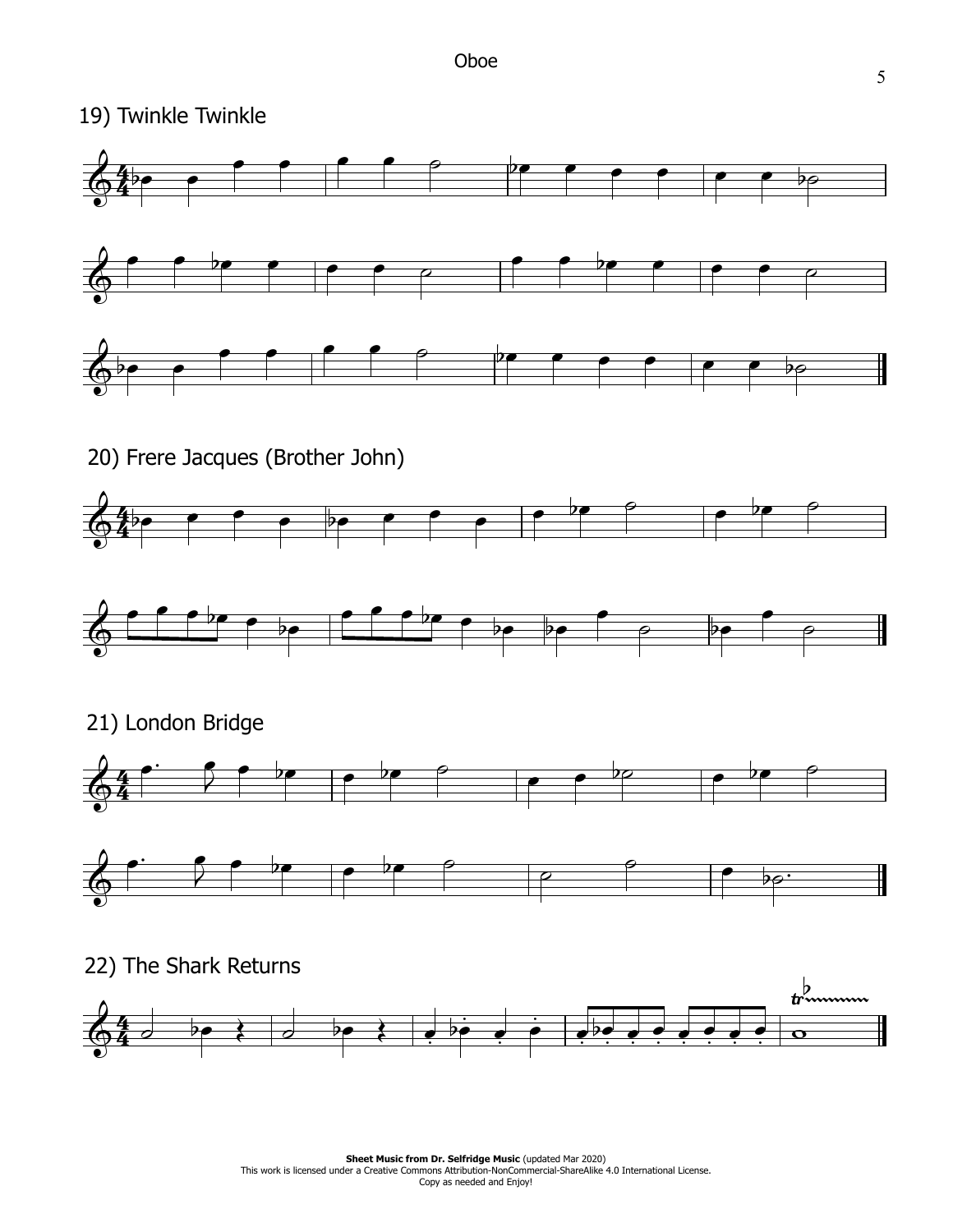

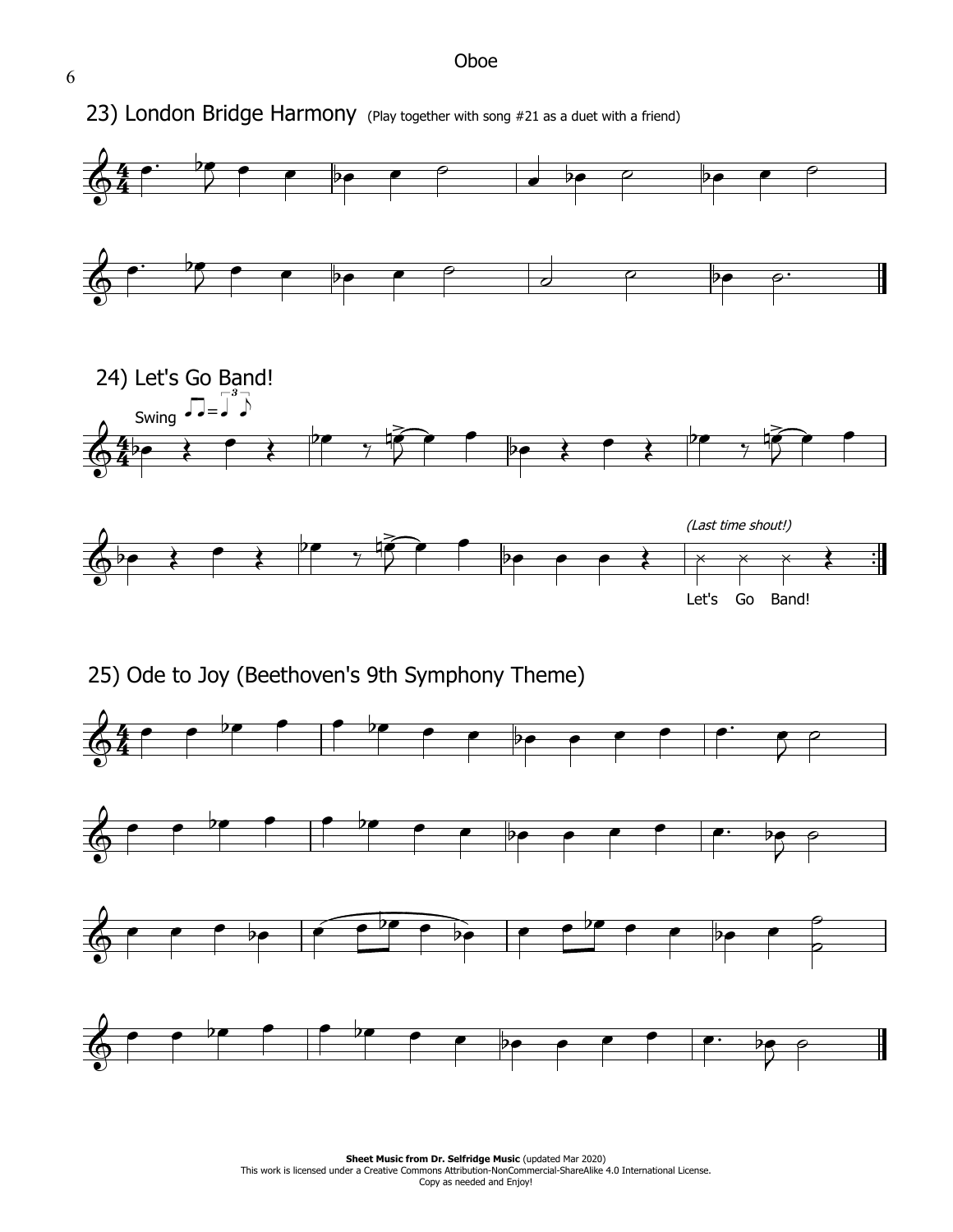

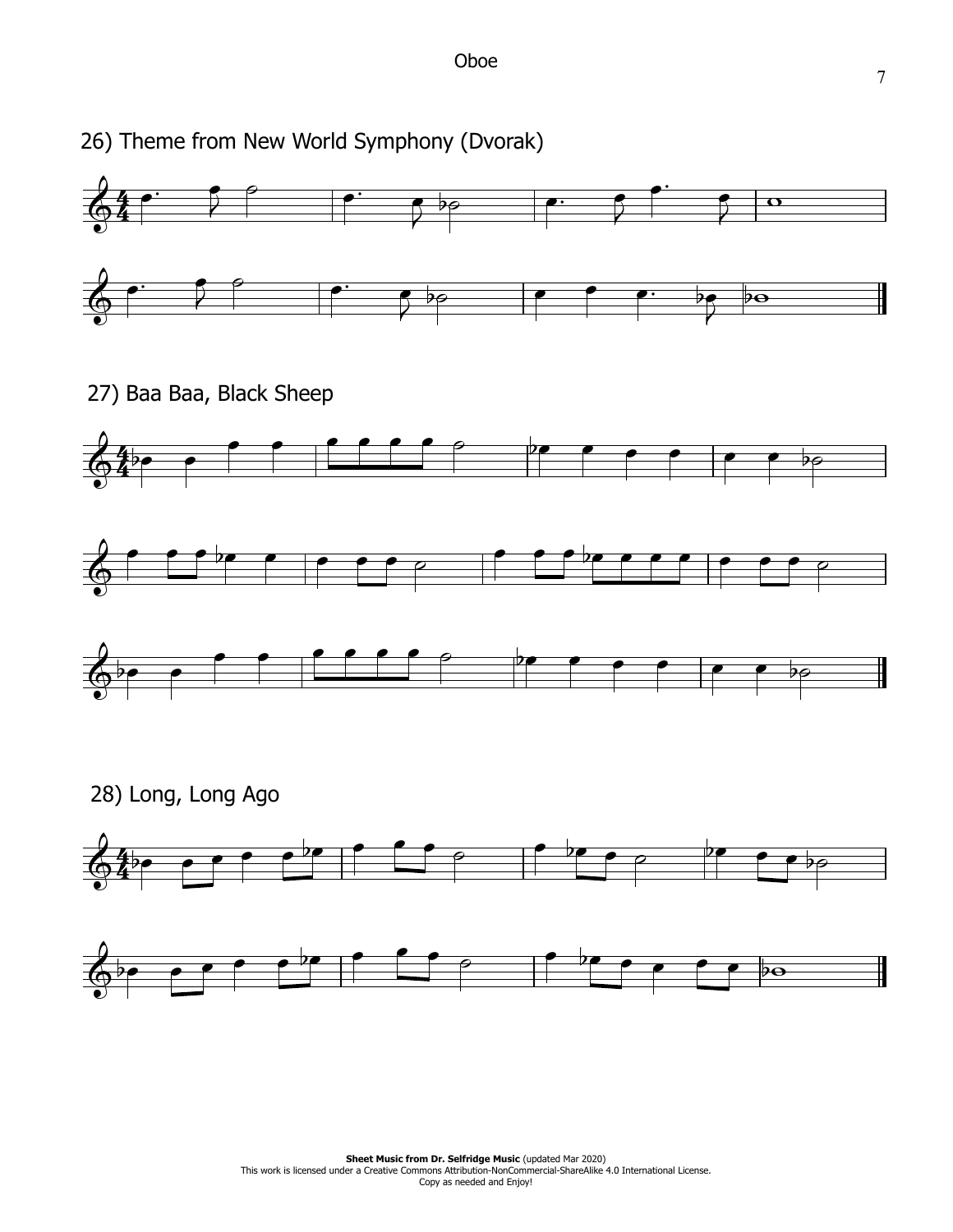